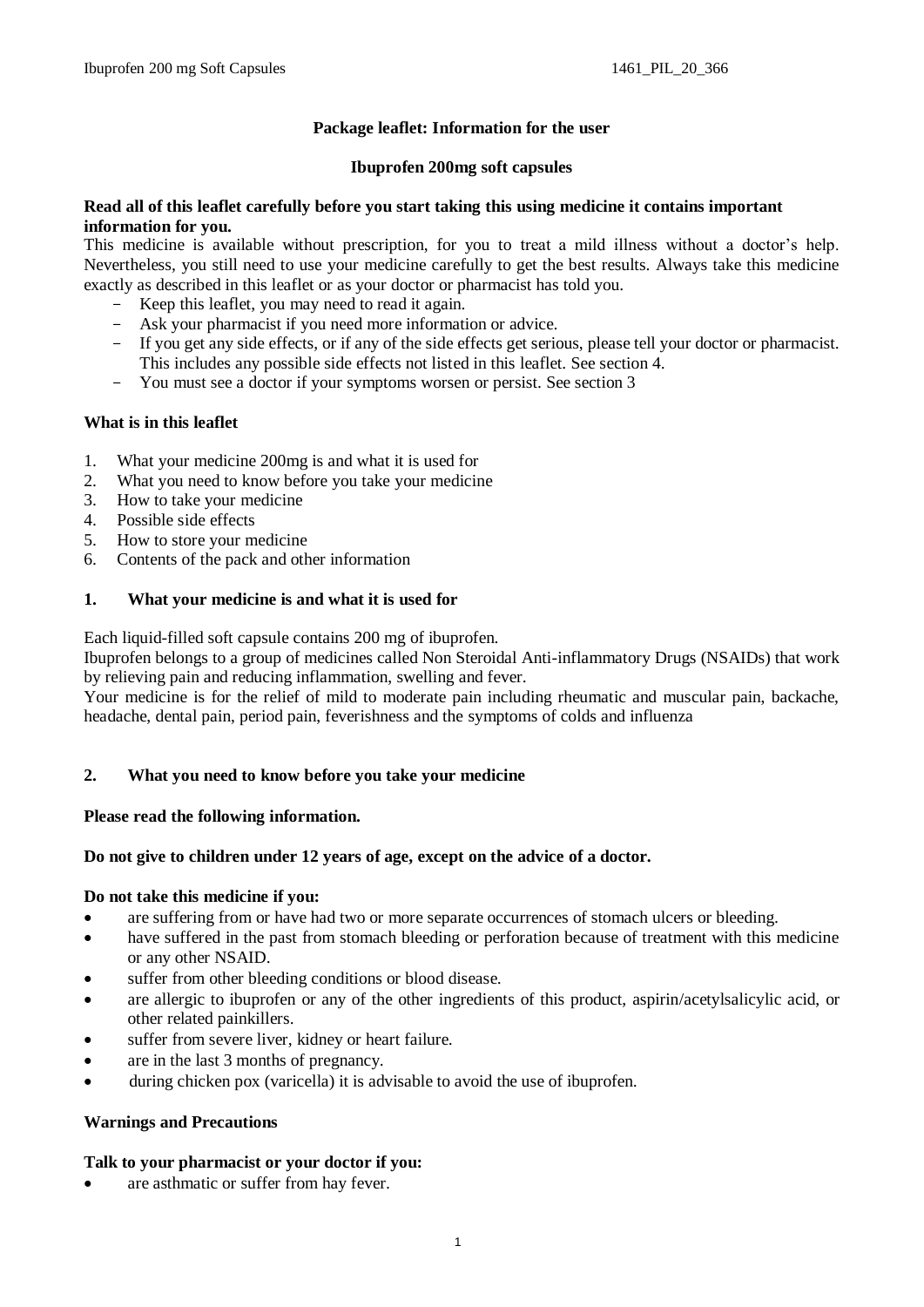- are suffering from liver or kidney problems.
- are suffering from autoimmune diseases including Systemic Lupus Erythematosus (SLE) a condition of the immune system affecting connective tissue resulting in joint pain, skin changes and disorders of other organs.
- are suffering from or have a history of gastro-intestinal disorders, such as ulcerative colitis or Crohn's Disease, because medicines such as ibuprofen may make these conditions worse.
- are in the first 6 months of pregnancy.
- are 12-18 years old as there is a risk of renal impairment. Therefore, ask a doctor before use if a child or adolescent between 12-18 years of age has not been drinking fluids or has lost fluids due to continuous vomiting or diarrhoea.
- have heart problems including heart failure, angina (chest pain) or if you have had a heart attack, bypass surgery, peripheral artery disease (poor circulation in the legs of feet due to narrow or blocked arteries), or any kind of stroke (including 'mini-stroke' or transient ischaemic attack "TIA").
- have high blood pressure, diabetes, high cholesterol, have a family history of heart disease or stroke, or if you are a smoker.

Take special care with Ibuprofen 200 mg

### Skin reactions

Serious skin reactions have been reported in association with Ibuprofen 200 mg Capsules treatment. You should stop taking Ibuprofen 200 mg Capsules and seek medical attention immediately, if you develop any skin rash, lesions of the mucous membranes, blisters or other signs of allergy since this can be the first signs of a very serious skin reaction. See section 4.

Medicines such as Ibupreofen 200 mg Capsules may be associated with a small increased risk of heart attack ("myocardial infarction") or stroke. Any risk is more likely with high doses and prolonged treatment. Do not exceed the recommended dose or duration of treatment. See section 3.

### **Other medicines and Ibuprofen 200 mg Soft Capsules**

Tell your doctor or pharmacist if you are taking, have recently taken, or might take any other medicines.

Do not use this medicine if you are taking aspirin/acetylsalicylic acid with a daily dose above 75 mg, or other NSAID painkillers.

### **Talk to your doctor or pharmacist if you are taking:**

- medicines that are anti-coagulants (i.e. thin blood/prevent clotting, e.g. aspirin/acetylsalicylic acid, warfarin, ticlopidine), diuretics (water tablets - increase the amount of urine you produce)
- medicines that reduce high blood pressure (ACE-inhibitors such as captopril, beta-blockers such as atenolol, angiotensin-II receptor antagonists such as losartan), or other medicines, as these may affect or be affected by treatment with ibuprofen.
- other medicines such as corticosteroids (used in the management of asthma and to treat skin diseases and other conditions), anti-platelet agents (generally used to thin the blood to help prevent stroke or heart problems), cardiac glycosides (used in patients with heart problems), selective serotonin reuptake inhibitors (SSRIs) or lithium (used to treat depression), methotrexate (used in the treatment of some cancers, and to treat psoriasis or rheumatoid arthritis), ciclosporin or tacrolimus (used in patients receiving organ transplants, and to treat some skin disorders), zidovudine (used to treat HIV infection), quinolone antibiotics (a class of antibiotics used to treat some infections), phenytoin (used in the treatment of epilepsy), or antacids (used to treat indigestion).

Some other medicines may also affect or be affected by the treatment of Ibuprofen 200mg Soft Capsules. You should therefore always seek the advice of a doctor or pharmacist before you take Ibuprofen 200mg with other medicines.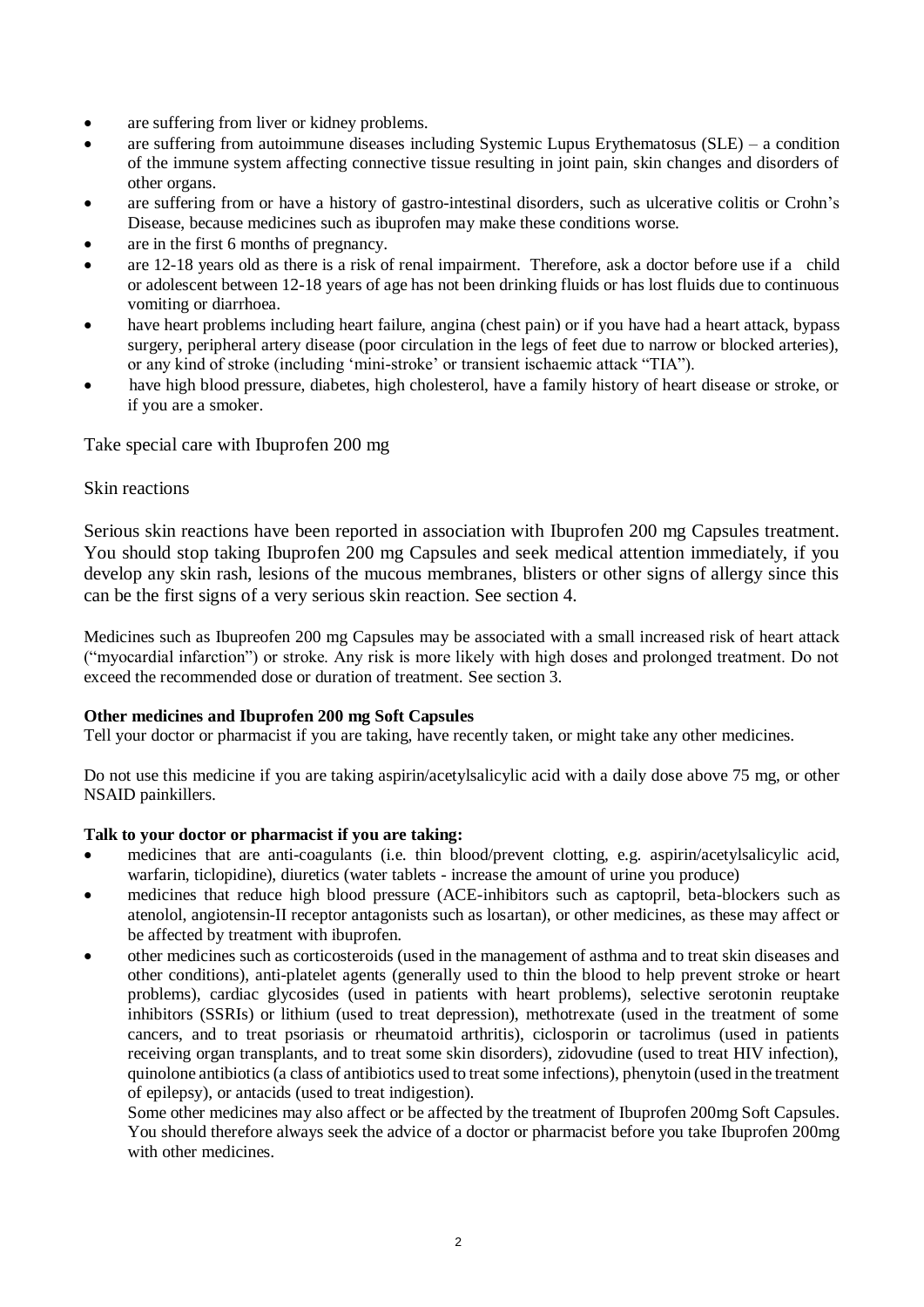### **Pregnancy and breastfeeding**

Ibuprofen belongs to a group of medicines, NSAIDs, which may impair fertility in women. This effect is reversible upon stopping the medicine. It is unlikely that ibuprofen, used occasionally, will affect your chances of becoming pregnant, however tell your doctor before using this medicine if you have problems becoming pregnant or are trying to become pregnant.

If you are in the first 6 months of pregnancy talk to your doctor before taking ibuprofen.

Do not take ibuprofen during the last 3 months of pregnancy,

Ibuprofen appears in breast milk in very low concentrations, but this is unlikely to adversely affect the breastfed infant.

If you are pregnant or breast-feeding, think you may be pregnant or are planning to have a baby, ask your doctor or pharmacist for advice before taking this medicine.

### **Important information about some of the ingredients of your medicine**

Ibuprofen 200 mg Soft Capsules contain soya lecithin. If you are allergic to peanut or soya, do not use this medicinal product.

Ibuprofen 200 Soft Capsules mg contains sorbitol (E 420).

Sorbitol is a source of fructose. If your doctor has told you (or your child) have an intolerance to some sugars or if you have been diagnosed with hereditary fructose intolerance (HFI), a rare genetic disorder in which a person cannot break down fructose, talk to your doctor before you (or your child) take or receive this medicine

### **3. How to take your medicine**

This product is intended for short term use only. You should only take the lowest dose for the shortest time necessary to relieve your symptoms.

If you are aged between 12 and 18 years and the product is required for more than 3 days or if the symptoms worsen, you should contact your doctor.

If you are 18 years or older, you should not take this medicine for longer than 10 days unless your doctor tells you to. If symptoms persist or worsen consult your doctor.

The recommended dose for adults, older people and children and adolescents between 12-18 years of age: 1 or 2 capsules every 4 to 6 hours as required. The recommended interval between doses is approximately 6 to 8 hours, and you must leave at least 4 hours between doses. Do not take more than 6 capsules (1200 mg of ibuprofen) in any 24 hour period. The capsules should be swallowed whole with water before or after food. Do not give to children under 12 years of age.

### **If you take more capsules than you should or if children have taken the medicine by accident always contact a doctor or nearest hospital to get an opinion of the risk and advice on action to be taken.**

Bring the remaining capsules with you to show the doctor. The symptoms can include nausea, stomach pain, vomiting (may be blood streaked), headache, ringing in the ears, confusion and shaky eye movement. At high doses, drowsiness, chest pain, palpitations, loss of consciousness, convulsions (mainly in children), weakness and dizziness, blood in urine, cold body feeling, and breathing problems have been reported.

## **If you forget to take Ibuprofen 200mg Soft Capsules**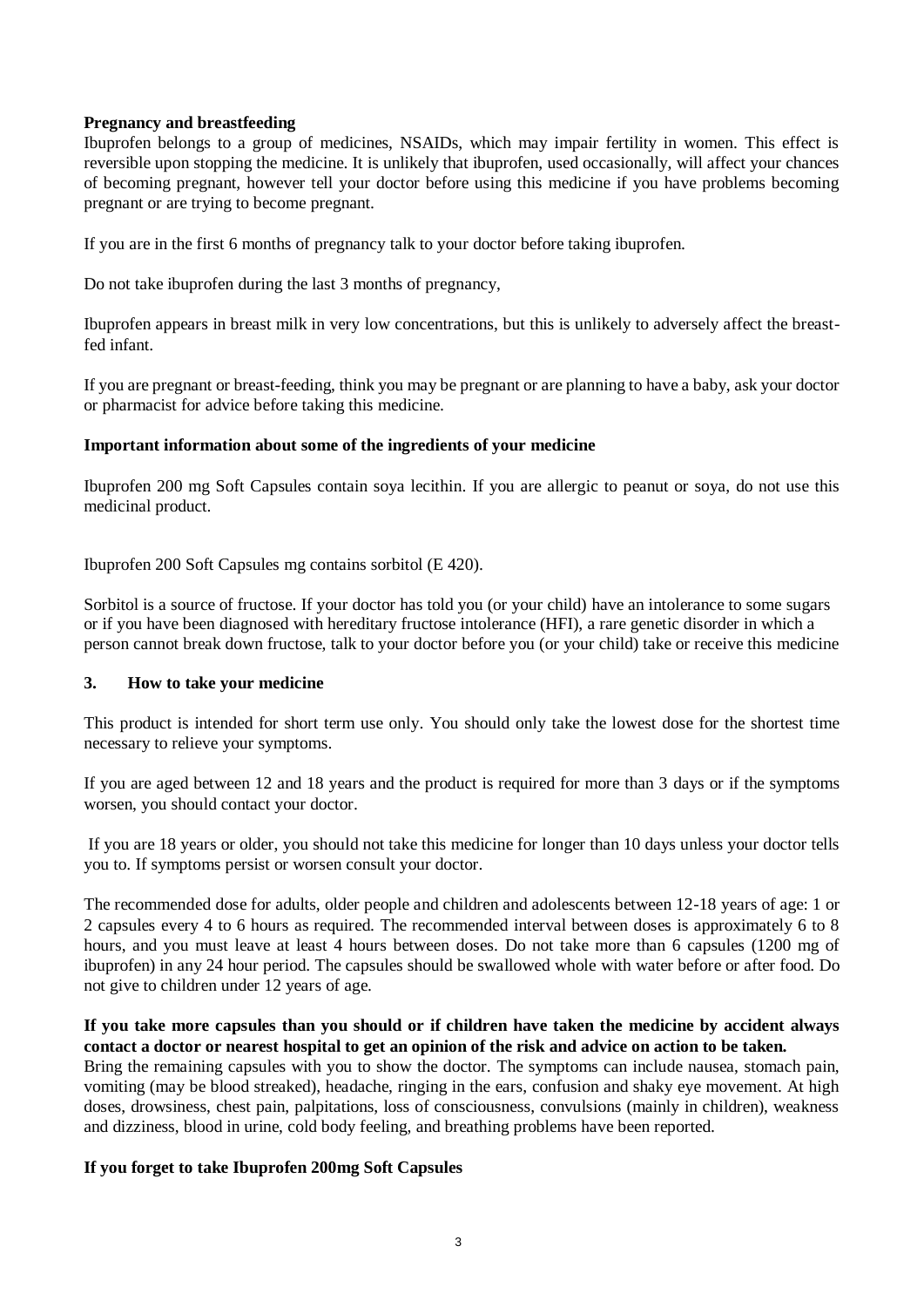Do not take a double dose to make up for a forgotten dose. If you have questions regarding the use of your medicine, ask your doctor or pharmacist

## **4. Possible side effects**

Like all medicines, this medicine can cause side effects, although not everybody gets them.

The following side effects are very rare (less than 1 in 10,000 people) but if you experience any of these STOP taking this medicine immediately and contact your doctor or pharmacist:

- Stomach ulceration or perforation. Symptoms could include severe abdominal pain, vomiting blood (or liquid with what looks like coffee grounds), blood in the faeces (stools/motions) or passing black tarry stools.
- Inflammation of the brain lining (meningitis). Symptoms could include stiff neck, headache, feeling or being sick, fever, or feeling disorientated.
- Severe allergic reactions (could be life-threatening). Symptoms may include sudden signs of allergy such as rash, itching or hives on the skin, fainting, low blood pressure, faster heart rate, swelling of the face, tongue and throat, shortness of breath, wheezing or trouble breathing.
- Asthma / worsening of asthma and other breathing difficulties.
- Severe conditions of the skin that may affect the mouth and other parts of the body. This may progress to a severe skin reaction which starts with painful red areas, then large blisters, and ends up with peeling of layers of skin around the mouth, nose, eyes or genitals. This may be accompanied by fever and chills, aching muscles and generally feeling unwell.
- Liver problems. Symptoms could include yellowing of the skin or the whites of the eyes.

## **Medicines such as ibuprofen may be associated with a small increased risk of heart attack ("myocardial infarction") or stroke.**

## **Other possible side effects**

If any of the following side effects gets serious, or if you notice any side effect not listed in this leaflet, please tell your doctor or pharmacist.

## **Less than 1 in 100 people may experience the following uncommon side effects:**

- Allergic reactions such as hives, skin rashes and itching (or Systemic Lupus Erythematosus SLE).
- Abdominal pain, indigestion, heartburn and feeling sick.
- Headache or dizziness.

# **Less than 1 in 1,000 people may experience the following rare side effects:**

Diarrhoea, wind, constipation or being sick.

## **Less than 1 in 10,000 people may experience the following very rare side effects:**

- Reduction in blood cells, which can make the skin pale or yellow, cause fever, sore throat, mild mouth ulcers, flu-like symptoms, exhaustion or weakness, easy bruising, or bleeding from the skin or nose.
- High blood pressure, heart failure or chest pain.
- Nervousness, visual impairment ringing in the ears and dizziness.
- Kidney problems. Symptoms could include swelling of the ankles.
- Severe skin reactions. Symptoms could include blistering.
- Blood in urine, or foamy appearance of urine.

## **Other very rare side effects with unknown frequency:**

- Worsening of symptoms of colitis and Crohn's disease.
- Skin becomes sensitive to light
- A severe skin reaction known as DRESS syndrome can occur. Symptoms of DRESS include: skin rash, fever, swelling of lymph nodes and an increase of eosinophils (a type of white blood cells).